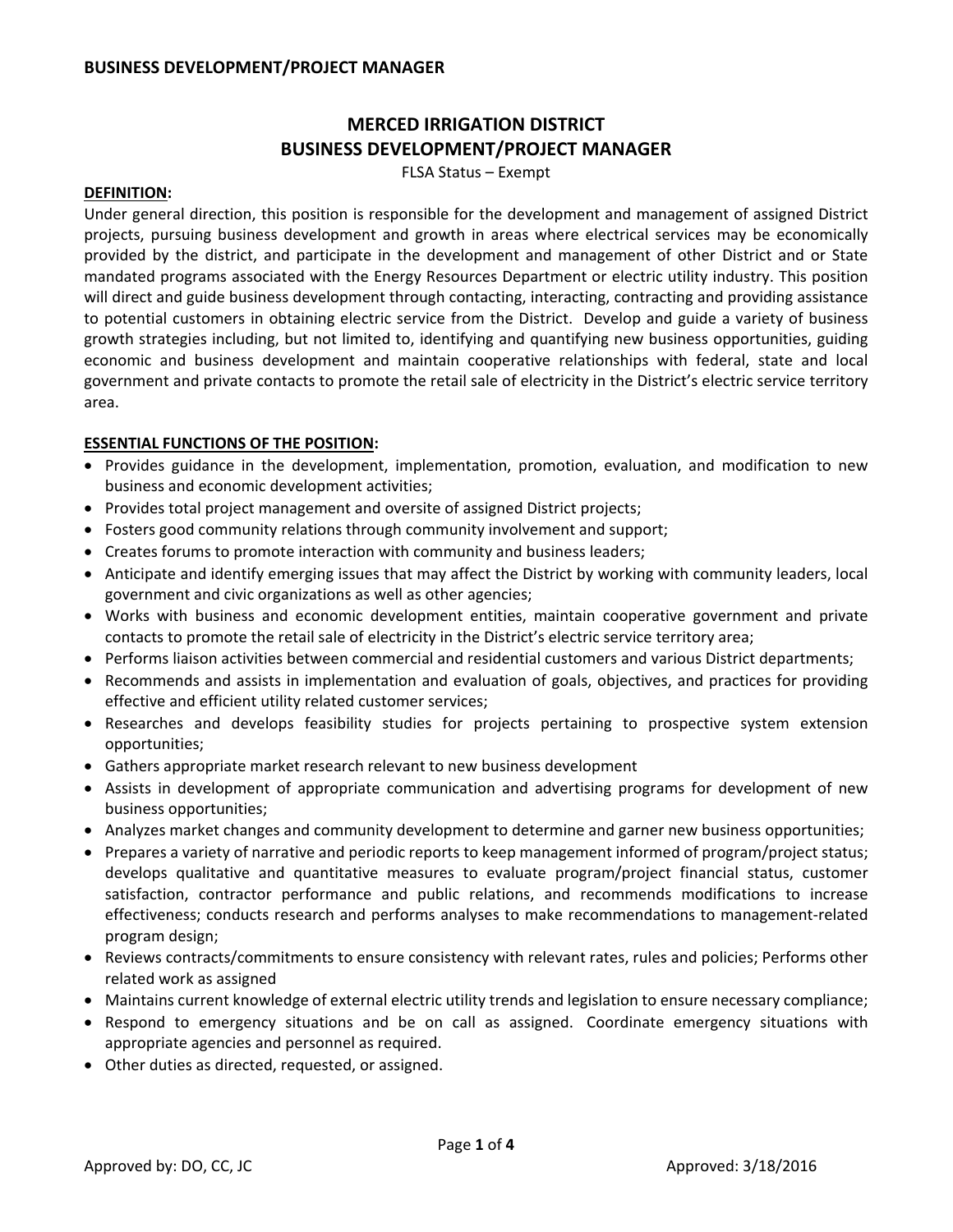# **BUSINESS DEVELOPMENT/PROJECT MANAGER**

#### **Knowledge of:**

- Renewable energy resources, and community-based programs and services applicable to the district;
- Project management;
- Contract preparation and administration;
- Mathematics and statistics required for electric utility finance, cost and rate calculations;
- High level of understanding of personal computer operation and software applications, including Microsoft Word, Excel, PowerPoint, Access and e‐mail;
- Principles and practices of effective customer relations;
- Recent developments, current literature and sources of information regarding electric utility industry;
- Principles and practices of budget preparation and administration;
- Pertinent federal, state, and local laws, codes and regulations;
- Strong organizational skills and keen attention to detail;
- Superior professionalism and judgment;
- Basic principles of engineering and design

## **Ability to:**

- Communicate effectively both orally and in writing;
- Prepare and present oral and written reports;
- Prepare, present and administer budgets;
- Work independently within general guidelines;
- Prepare and give presentations to the general public, management and department personnel;
- Interpret and apply federal, state and local laws, policies, procedures and regulations;
- Establish and maintain cooperative working relationships with those contacted during the course of work;
- Effectively develop, negotiate and monitor contracts;
- Operate a variety of standard and specialized office equipment including a personal computer and peripheral equipment;
- Identify problems/issues, collect and analyze data, develop alternatives and select the most appropriate solution;
- Oversee, manage and direct construction projects from conception to completion;
- Ability to understand and apply local and state building requirements;
- Review projects in‐depth, schedule deliverables and estimate costs;
- Oversee onsite and offsite construction as needed;
- Coordinate and direct construction workers and subcontractors as needed;
- Meet project contractual conditions of performance;
- Review project work progress as needed;
- Prepare internal and external reports pertaining to project status;
- Plan ahead to prevent problems and resolve any emerging issues;
- Negotiate terms of agreements, draft contracts and obtain permits and licenses as needed;
- Analyze, manage and mitigate project risks;
- Ensure quality construction standards and the use of proper construction techniques.

## **Education:**

Graduation from an accredited four (4) year college or university with a degree in business, engineering, public administration, communications, economics or a related field preferred or equivalent experience as determined solely by the district.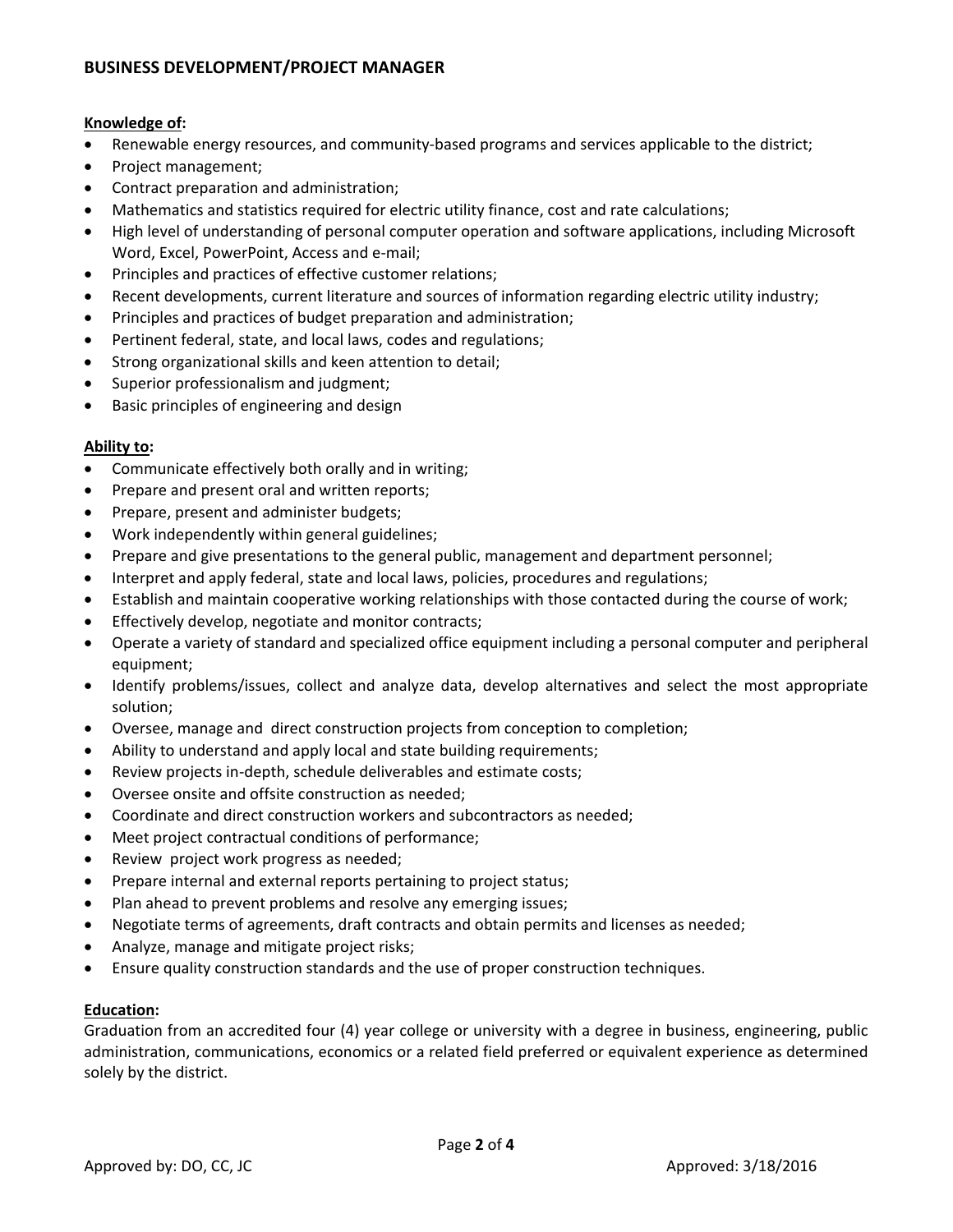# **BUSINESS DEVELOPMENT/PROJECT MANAGER**

#### **Experience:**

Ten – (10) years of increasingly responsible experience in business or economic development, construction and project management, public administration communications or economics related area preferred.

#### **Necessary Special Requirements:**

• A valid California Class C Driver License and the ability to maintain insurability under the District's vehicle insurance program.

#### **ENVIRONMENTAL FACTORS:**

- Exposure to the sun: 50% or less work time spent outside a building and exposed to the sun.
- Irregular or extended work hours: Occasionally required to change working hours or work overtime.
- Work performed in an office and field environment.
- Regularly travels to District project and customer sites.

#### **ESSENTIAL MENTAL ABILITIES:**

- Exercise independent judgment.
- Self-directing and organized.
- Reason objectively.
- Assess, project and plan work activities on a daily and weekly basis.
- Document concisely, accurately and timely.
- Handle a variety of duties which may be interrupted or changed by immediate circumstances.

#### **TYPICAL PHYSICAL DEMANDS:**

The physical demands described here are representative of those that must be met by an employee to successfully perform the essential functions of this job. Reasonable accommodations may be made to enable individuals with disabilities to perform the essential functions:

- Communicate orally and in writing with District management, co-workers, outside auditors, customers, and the public in face‐to‐face and one‐on‐one settings.
- Transport, set‐up and removal of promotional equipment and materials at various public functions.
- Use of office equipment such as computer, copiers, scanners, and fax machines.
- Capable of negotiating stairways and uneven ground from time to time.

| Remains in a seated position for up to eight (8) hours per day                                                |
|---------------------------------------------------------------------------------------------------------------|
| Operates computer for up to eight (8) hours per day                                                           |
| Raises and lowers boxes and supplies up to twenty-five (25) pounds.                                           |
| Bends body downward and forward by bending at the knees or waist                                              |
| Expresses ideas and shares information by means of spoken work in person and by telephone.                    |
| Hears well enough to receive communications in person and by telephone.                                       |
| Reads written and video messages for up to eight (8) hours per day. Operate vehicles and office<br>equipment. |
|                                                                                                               |